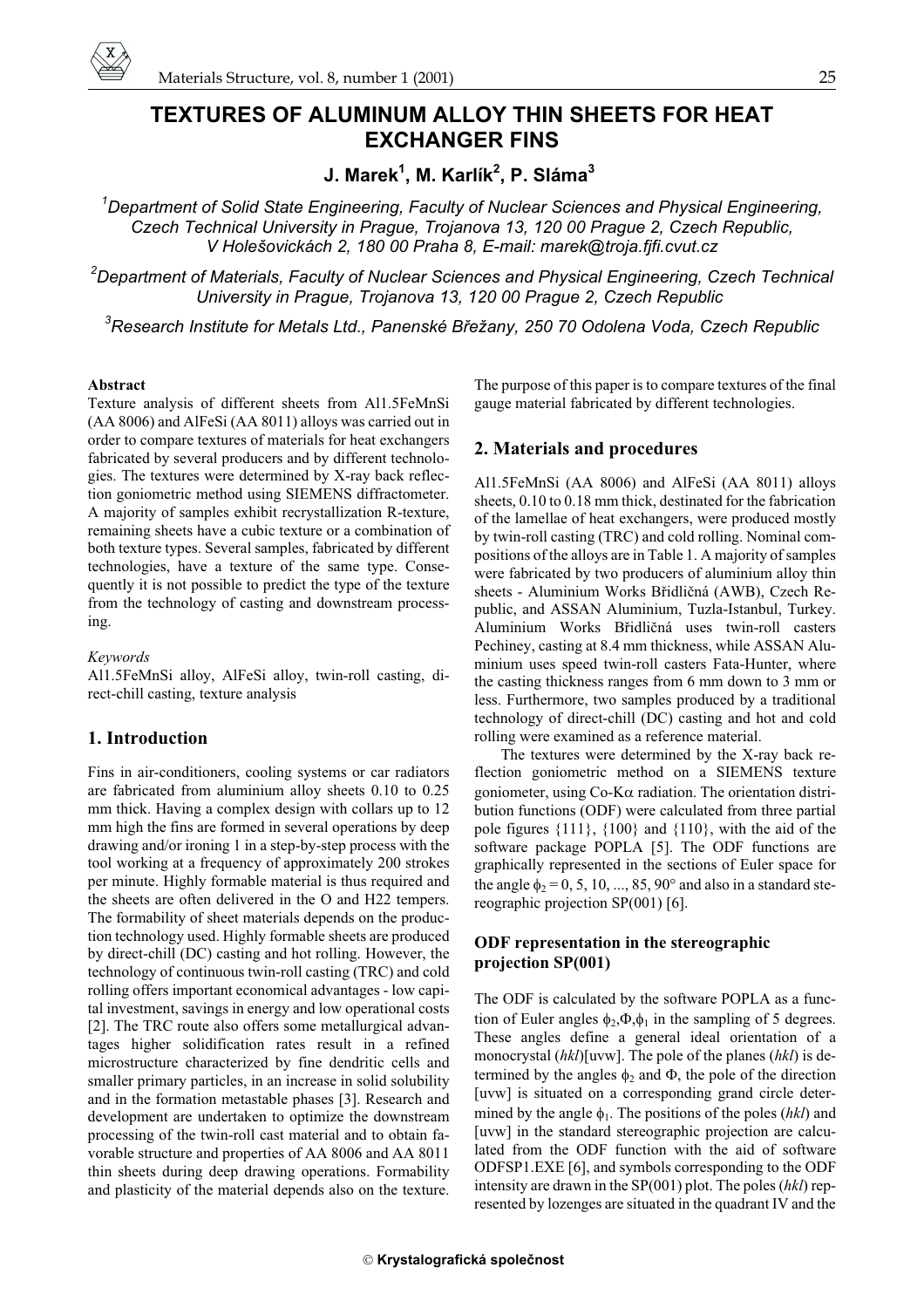



**Figure 1.** Typical R-texture of the sample DSA 10: (a) ODF sections in the Euler space, (b) standard stereographic projection representation.

poles [*uvw*] represented by squares are drawn in the quadrant III (Figs. 1b, 2b). The size of the symbol corresponds to the relative value of ODF intensity in %. The software enables also to superimpose an ideal orientation over the experimental ODF projection.

### **3. Results**

Analyzed samples are listed in table 2 together with the basic material and texture characterization. According to the texture it is possible to divide samples into three groups:

- i) Sheets Alcan, D215, FAF1, Z54, DSA10 and DF12 exhibit an R-texture with a similar course of the maximum intensities  $f(g)$  along  $\beta$ -fibre, with a dominant orientation (113)[332].
- ii) Sheets DS18, DST18 and FZ018Z3 have a more or less pronounced cubic texture. The most pronounced cubic texture has the sample FZ018Z3 and the less pronounced cubic texture has the sample DST18, fabricated by ingot casting and hot and cold rolling. (See also maximum values of  $f(g)$  in table 2).
- iii) Texture of the sheet F018Z3 is a combination of an R-texture and a cubic texture.

Samples DSA 10 (Fig. 1) and FZ018Z3 (Fig. 2) were selected as typical representatives of the R-texture and cubic texture, respectively. Figs. 1a and 2a show ODF plots in the sections of the Euler space, Figs. 1b and 2b give an SP(001) ODF representation. In Figs. 1a and 2a, only higher intensity contours are drawn to ensure clearness of the figure. Similarly, in Fig. 1b and 2b only intensities greater than 20% ODFmax are used. Smple DSA10 has a typical R-texture, in the SP(001) ODF representation it is possible to find an ideal orientation  $(123)[63\overline{4}]$  (R-texture) and also orientation (112)[111]. On the other hand in the sample FZ018Z3 a strong cubic texture (001)[100] with ODF<sub>max</sub> = 27 predominates. Its position is in the center of the SP(001) projection. A second weaker texture with an intensity of 20 to 30% of ODF<sub>max</sub> is close to the orientation  $(123)[63\overline{4}]$ (R-texture).

Fig. 3 compares differences in the textures of samples showing recrystallization R-texture and mixed recrystallization + cubic textures in plots of intensities  $f(g)$  along the  $\beta$ -fibre [8], connecting copper (112)[111] and brass (011)[211] type ideal texture orientations in Euler space [7]. The remaining sheets with cubic texture (DS18, DST18, FZ018Z3) were not included, because they do not show important values of intensity along  $\beta$ -fibre.

## **4. Discussion**

An advantage of the ODF representation in a SP(001) projection is that the texture can be easily interpreted by superimposing the SP(001) projection (as overlay) with the poles of the standard stereographic projection.

Since the textures are different, a different formability and plasticity of the material could be expected. On the other hand the compared materials were fabricated by different technologies (different alloys, with and without homogenization, ingot casting - twin-roll casting - speed casting, final heat treatment to the O or H22 temper) and in many cases they have a comparable texture. So it is not possible to predict the type of the texture from the technology of casting and downstream processing. Perhaps only in the case of the materials subjected in the downstream processing to an additional recrystallization annealing (sample FZ018Z3) one can expect a cubic texture.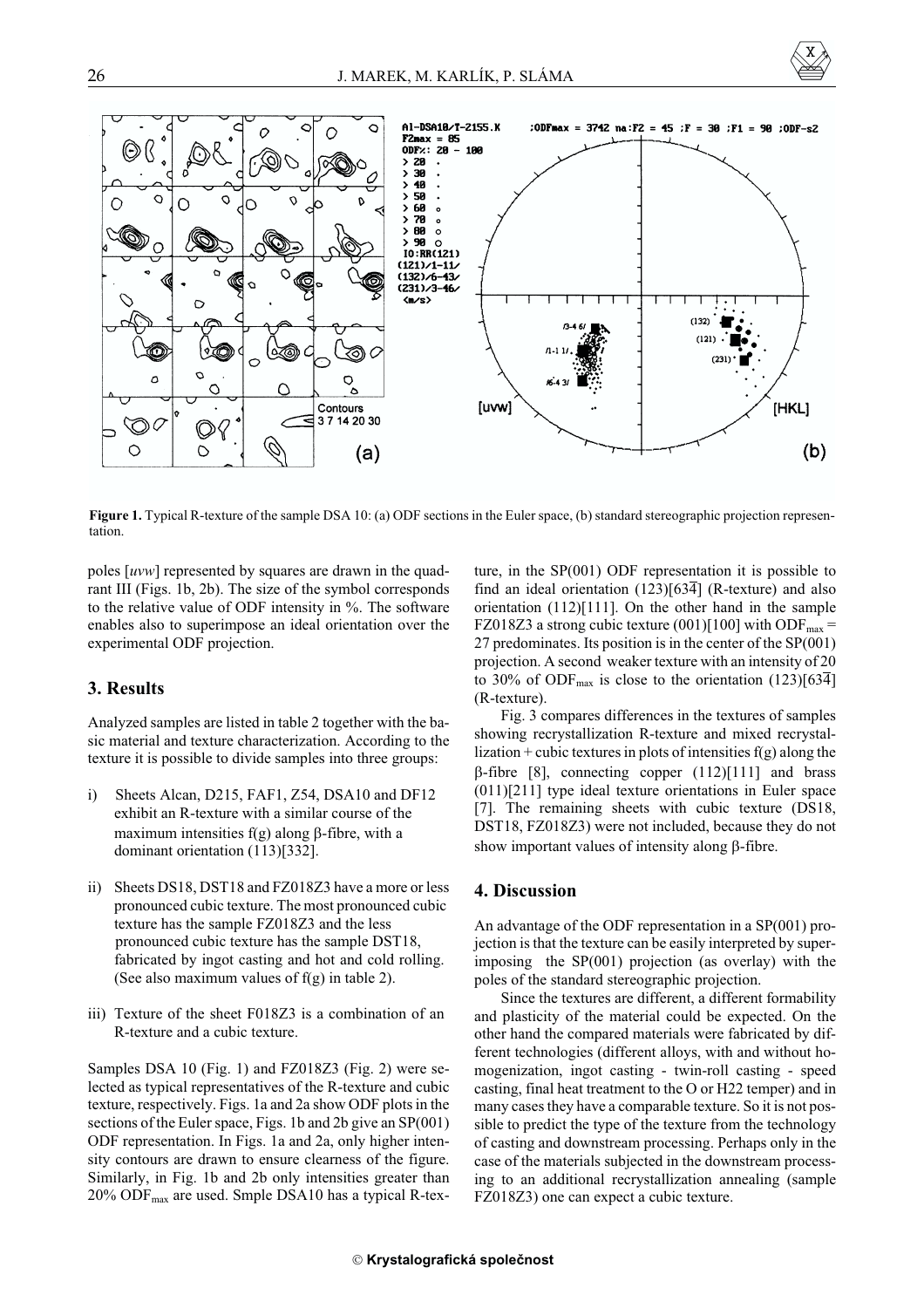



**Figure 2.** Typical cubic texture of the sample FZ018Z3; (a) ODF sections in the Euler space, (b) standard stereographic projection presentations.

One of the samples fabricated by DC casting and hot and cold rolling exhibits an R-texture, the other one a combination of a cubic and a Goss texture.

# **5. Conclusion**

1) A majority of thin sheets from AA 8006 and AA 8001 aluminium alloys exhibit R-texture, remaining materials have a cubic texture or a combination of both texture types.

2) In many cases materials produced by different technologies exhibit a comparable texture. Consequently is not possible to predict the type of the texture from the technology of casting and downstream processing.

#### **Acknowledgements**

*This research has been supported by the Ministry of Education, Youth and Sports of the Czech Republic in the frame of the programme EUREKA (project E! 1824 FINSTOCKS) and project MSM 210000021.*

#### **References**

- [1] H. Takeuchi, H. Kano and Ch. Fujikura, *Furukawa Review*, No. 13 (1994) p. 157.
- [2] B.Q. Li, *JOM*, May 1995, p. 13.
- [3] B. Frishchknecht, K.P. Maiwald, in: Light metals 1988, ed. by L.G. Boxall, TMS Warrendale, PA, (1988) p. 369.
- [4] M. Slámová, P. Sláma, M. Karlík, Results of common Turkish - Czech experimental work performed during Year 2000, Report VÚK Panenské Břežany N.16/00, 2000, p. 7.
- [5] J.S. Kallend, U.F. Kocks, A.D. Rollett, H.R. Wenk, popLA: preferred orientation package - Los Alamos 1993.
- [6] J. Marek, in: Proc. 10th Int. Conf. METAL 2001, Ostrava, Czech Republic, 15-17/05/2001, p. 53, paper no. 72.
- [7] F.J. Humphreys, M. Hatherly, Recrystallization and Related Annealing Phenomena, Pergamon, Oxford, 1995. p. 43.
- [8] H. Bunge, Texture Analysis in Materials Science, Butterworths, London, 1982 p. 36.

Table 1. Nominal chemical composition of studied alloys (wt%) [4].

|         | Fe            | Mn            | Si            | other            | Al      |
|---------|---------------|---------------|---------------|------------------|---------|
| AA 8006 | $1.40 - 1.60$ | $0.35 - 0.40$ | $0.15 - 0.20$ | ${}< 0.04$       | balance |
| AA 8011 | $0.65 - 0.86$ | -             | $0.62 - 0.67$ | ${}_{\leq 0.05}$ | balance |